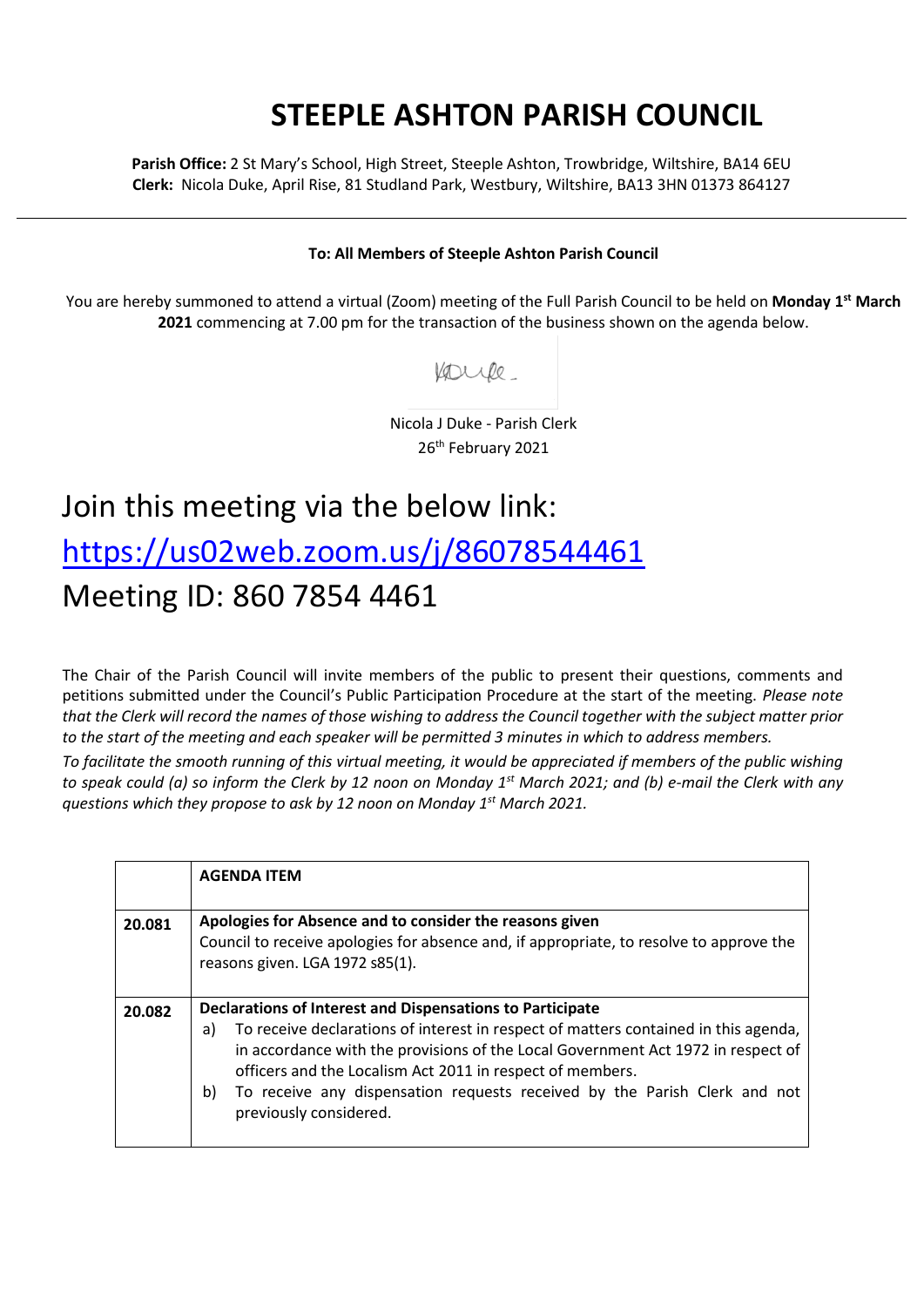| 20.083 | <b>Minutes of Council Meetings</b>                                                                                                                                                                                                                                                                                                                             |
|--------|----------------------------------------------------------------------------------------------------------------------------------------------------------------------------------------------------------------------------------------------------------------------------------------------------------------------------------------------------------------|
|        | To confirm and sign as a correct record the minutes of meetingS of the Parish Council<br>held on Monday 1 <sup>st</sup> February 2021 and Monday 15 <sup>th</sup> February 2021 (attached).                                                                                                                                                                    |
| 20.084 | <b>Wiltshire Council Report</b>                                                                                                                                                                                                                                                                                                                                |
|        | To receive a report from Wiltshire Councillor Seed to agree any actions required by                                                                                                                                                                                                                                                                            |
|        | SAPC in relation to his report and updates.                                                                                                                                                                                                                                                                                                                    |
| 20.085 | <b>CPT Report</b>                                                                                                                                                                                                                                                                                                                                              |
|        | To receive a report from PCSO Janet Gould, or the Clerk in her absence.                                                                                                                                                                                                                                                                                        |
| 20.086 | <b>Planning Applications</b>                                                                                                                                                                                                                                                                                                                                   |
|        | To consider the below listed applications (information from Cllr Leonard attached):                                                                                                                                                                                                                                                                            |
|        | 21/01450/PNCOU - Elmsgate Barn South View Farm Southbrook Lane Steeple Ashton<br>Trowbridge Wiltshire BA14 6HW -Notification for Prior Approval of Change of Use under<br>Class Q - Demolition of Part of Agricultural Building and Change of Use the Remainder<br>to Form a Single Dwelling and Associated Building Operations.                               |
|        | 21/01373/TCA - 35 High Street Steeple Ashton BA14 6EU - Silver Birch tree - overall<br>reduction of 30%.                                                                                                                                                                                                                                                       |
|        | 21/00920/VAR - Larks Leaze Steeple Ashton Kennels and Cattery Edington Road Steeple<br>Ashton BA14 6HP - Removal of Condition 1 of W/75/0578.                                                                                                                                                                                                                  |
|        | 21/01043/FUL - Witheywood Farm Ashton Common Steeple Ashton Trowbridge<br>Wiltshire BA14 6DU - Use of site & existing building for fabrication of structural<br>elements for farm and other buildings together with storage & repair of skips & storage<br>of scaffolding. Erection of a building and security fencing (existing), and landscaping of<br>site. |
|        | 21/00387/FUL - Brookfields, Edington Road, Steeple Ashton, BA14 6HP - Proposed<br>storage barn for feed, bedding and agricultural equipment storage                                                                                                                                                                                                            |
|        | Draft Southwick Neighbourhood Development Plan 2018 - 2036 Regulation 16<br><b>Consultation</b> $-$ to consider the PC response, if any, to the consultation (information<br>attached)                                                                                                                                                                         |
|        | To receive and consider planning applications received after the issue of the agenda<br>(where the response time falls outside of the meeting schedule).                                                                                                                                                                                                       |
| 20.087 | Planning decisions, appeals, enforcements and other matters                                                                                                                                                                                                                                                                                                    |
|        | 20/09468/FUL - 11 Newleaze Steeple Ashton Wilts BA14 6EF - New External Staircase<br>& Door to First Floor - Decision: Approve with Conditions                                                                                                                                                                                                                 |
|        | 21/00307/TCA - Old Cobblers 20-22 High Street Steeple Ashton BA14 6EL - Flowering<br>Cherry tree - fell - Decision: No Objection                                                                                                                                                                                                                               |
| 20.088 | <b>Speed Indicator Device</b>                                                                                                                                                                                                                                                                                                                                  |
|        | To receive a report and consider a proposal from the SID Working Group (report<br>attached).                                                                                                                                                                                                                                                                   |